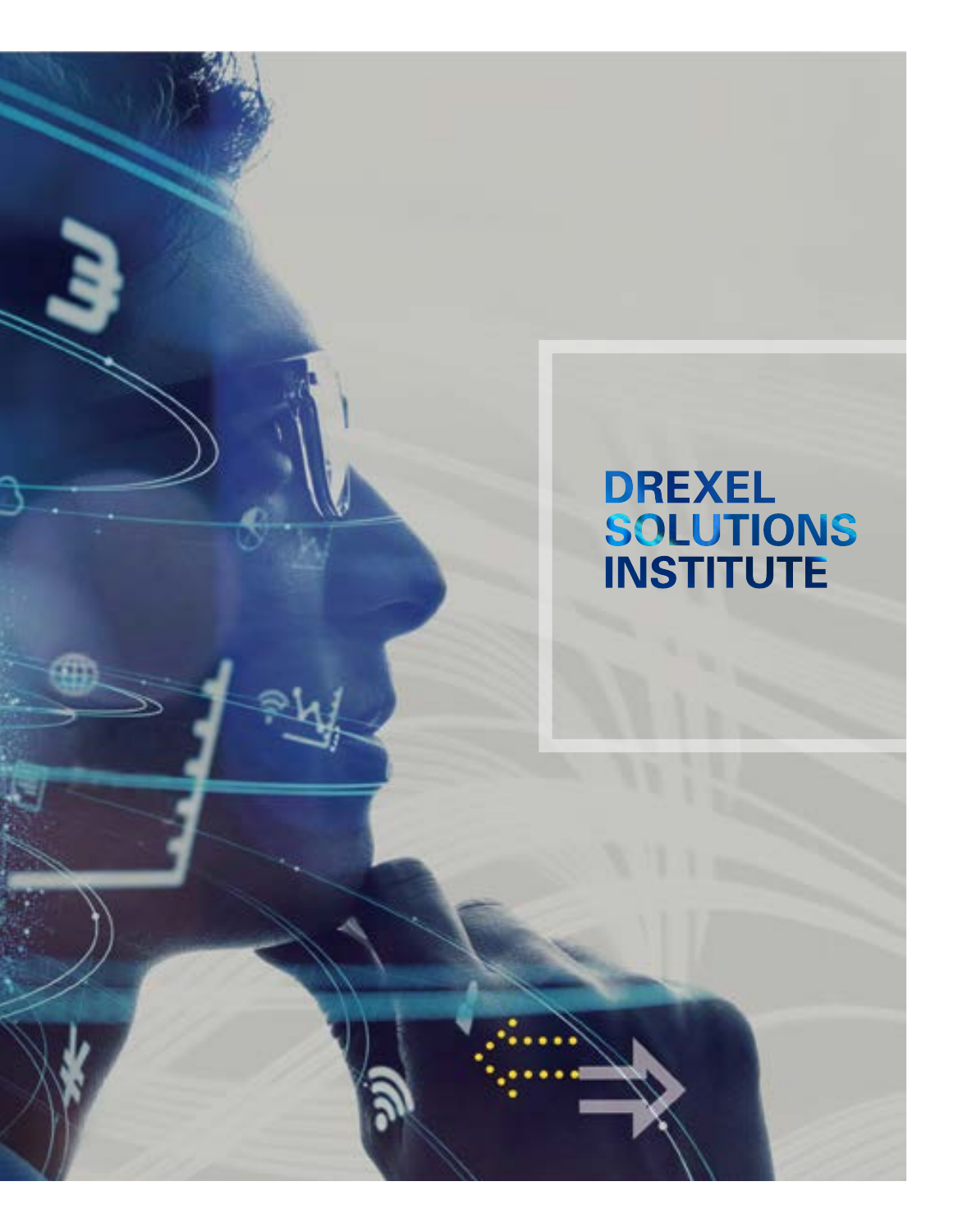#### *Innovation and transformation can't wait.*

Now is the time to invest in the growth, productivity and adaptability of your company by capitalizing on our integrative approach to business solutions.

At the Drexel Solutions Institute, we believe that comprehensive, sustainable business solutions happen through collaboration.

We listen to you and commit ourselves to understanding the unique needs and goals of your organization.

We draw upon Drexel University's rich intellectual expertise, R1 research capabilities and strength in interdisciplinary problem solving to produce full-scale, measurable solutions that empower organizations of all sizes to innovate and thrive in the face of rapid change.

From targeted R&D engagements to talent development and acquisition, DSI solutions are custom-built just for you.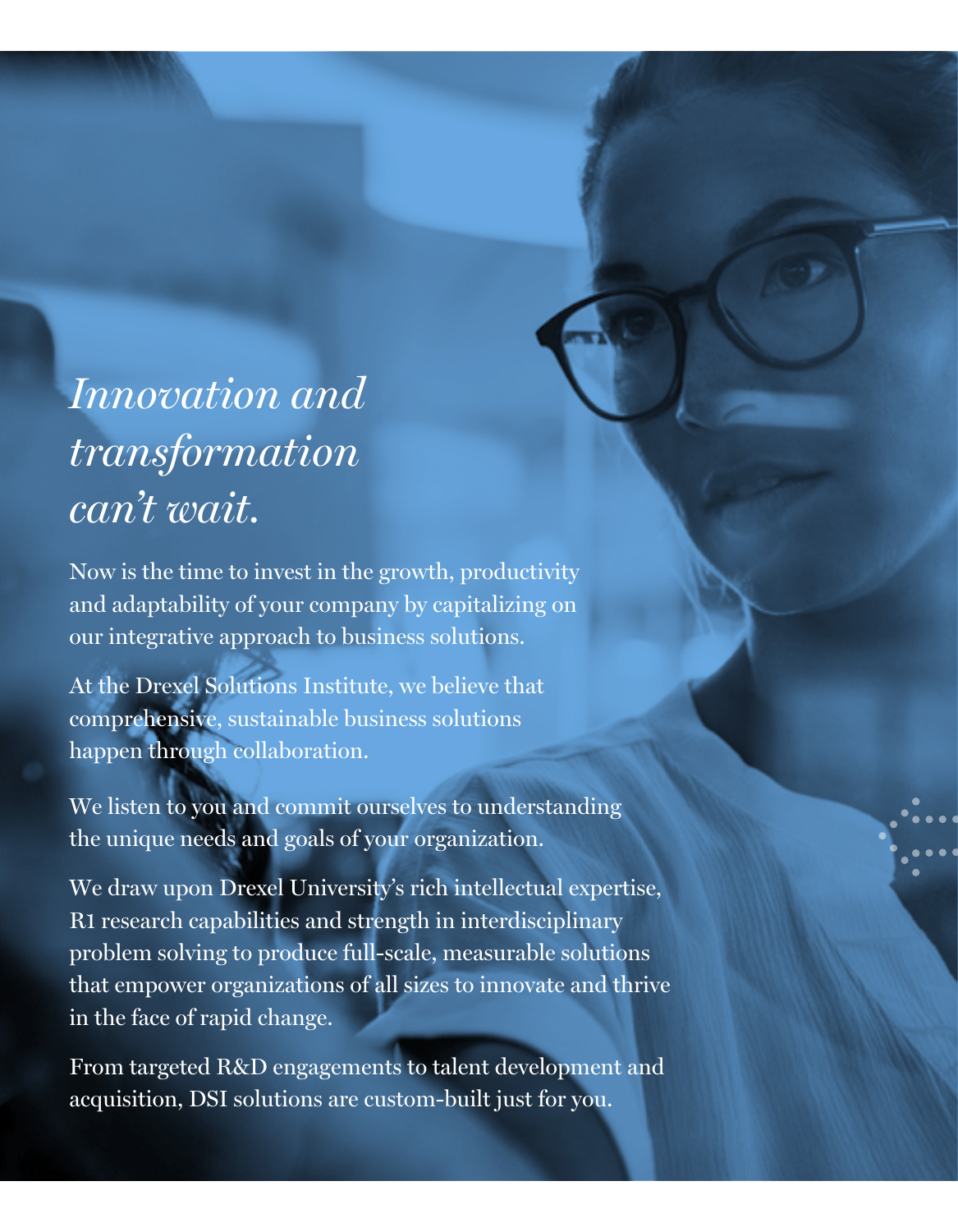# **A Solutions Pipeline**

#### **Talent Acquisition**

At Drexel, a practical, realworld education isn't just a 100-year talking point for us — it's a philosophy that drives everything we do. Between our pioneering cooperative education program, rigorous and applied coursework, world-class research and community engagement, our undergraduate and graduate students are solving complex challenges long before graduation and are among the best prepared for a quick transition from classroom to workforce.

Our deep connection to industry in both career and classroom settings equips our graduates with the deep technical expertise, broad interdisciplinary perspectives and essential "soft" skills that can be learned only through experience.

As companies strive to build strategic talent pipelines, they benefit from the fresh perspective and creative problem-solving skills of Drexel co-op students and alumni, as well as the unmatched opportunity to affect student growth and inform curricular developments that keep a Drexel education on the cutting edge.

#### **Custom Corporate & Executive Training**

Your employees are your organization's most valuable asset. DSI corporate and executive training solutions provide your employees with the tools and frameworks to navigate challenges today and into the future,

growing their skills as individual contributors and giving your company a competitive edge.

Through a collaborative and hightouch approach that assess your organizational needs, DSI helps partners identify their internal skill and knowledge gaps and build effective solutions. Drexel's expert faculty, in collaboration with our industry partners, deliver high-quality custom degree and non-credit training programs face-to-face, online and in blended formats.

Our approach will help your in-house talent enhance their critical thinking and evidencebased decision-making skills. Your employees will gain the tools they need to implement strategic change, innovation and cultural transformation, and to build capacity for adaptation and sustainable growth.

#### "

DSI's ability to thoughtfully create innovative talent development opportunities rooted in academia, as well as industry trends, is what sets Drexel apart.

**TOM RAMPULLA, MANAGING DIRECTOR VANGUARD**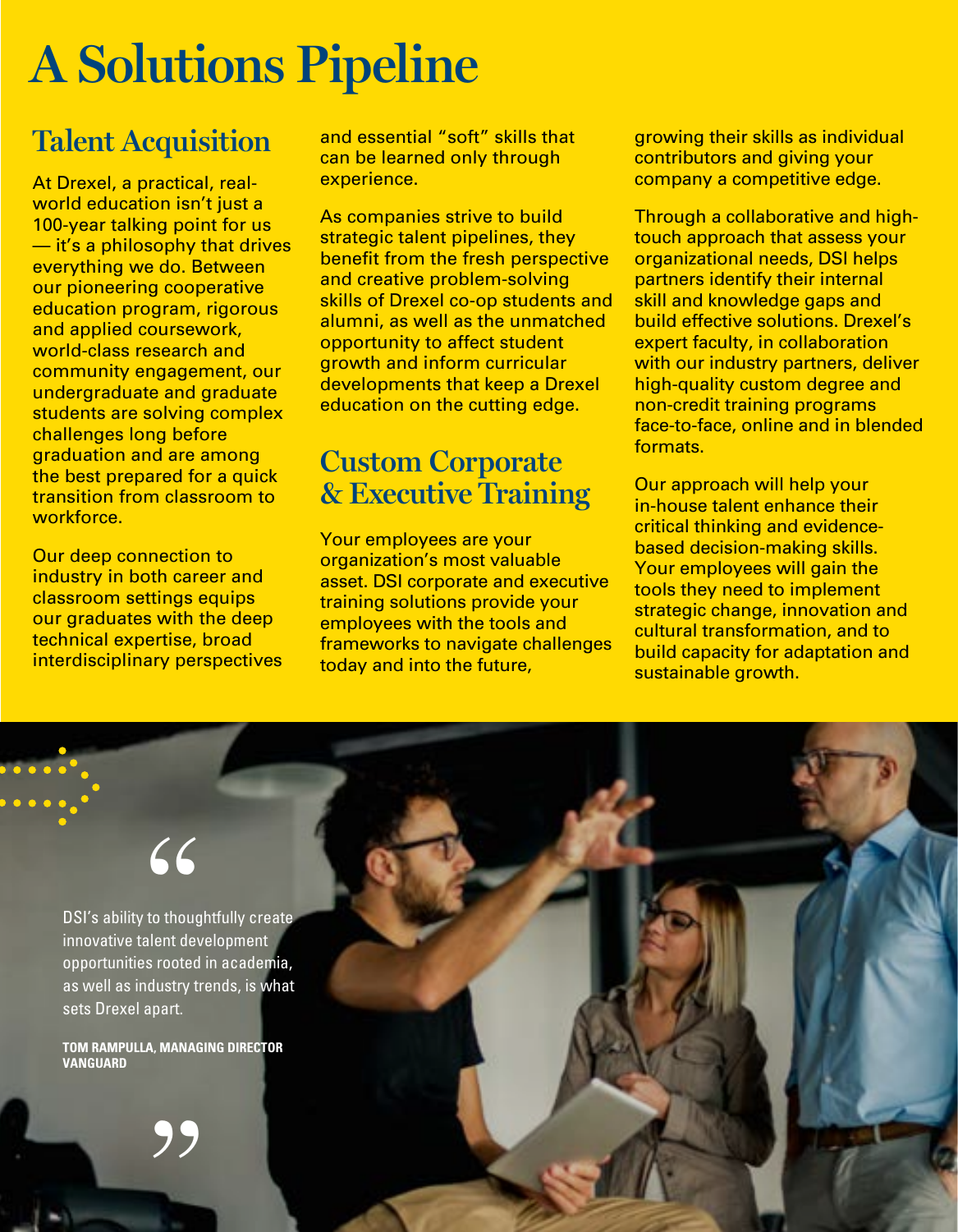#### **Research-Driven Solutions**

DSI builds dynamic R&D teams that engage Drexel's extensive network of world-class thought leaders, awardwinning researchers and top student talent, as well as Drexel's cutting-edge lab facilities.

Starting with a clear understanding of the unique obstacles facing your organization, we design interdisciplinary, innovative solutions backed by R1 research capabilities to produce measurable results.

Through long-term, collaborative partnerships, we continually evaluate solutions, helping organizations address evolving industry challenges and develop new technologies and products that create a lasting impact.

Take advantage of Drexel's expertise in:

- Business
- Computing
- Engineering
- Health & Medicine
- Media & Design
- Science & Tech
- And more

## 66

Drexel University was able to provide insight and validity for our new wealth management portal with their cutting-edge, interdisciplinary UX/UI research capabilities and neuroergonomic approach. We were able to understand the level of engagement for our online investors and how to increase the effectiveness of the web design to enhance the user experience. CC<br>
stity wa<br>
managee<br>
edge, in<br>
ch capa<br>
mic app<br>
underst for ou<br>
stof the user ex<br>
ELOBAL LI<br>
DP

**RUSS KLIMAN, GLOBAL LEADER SEI VENTURES**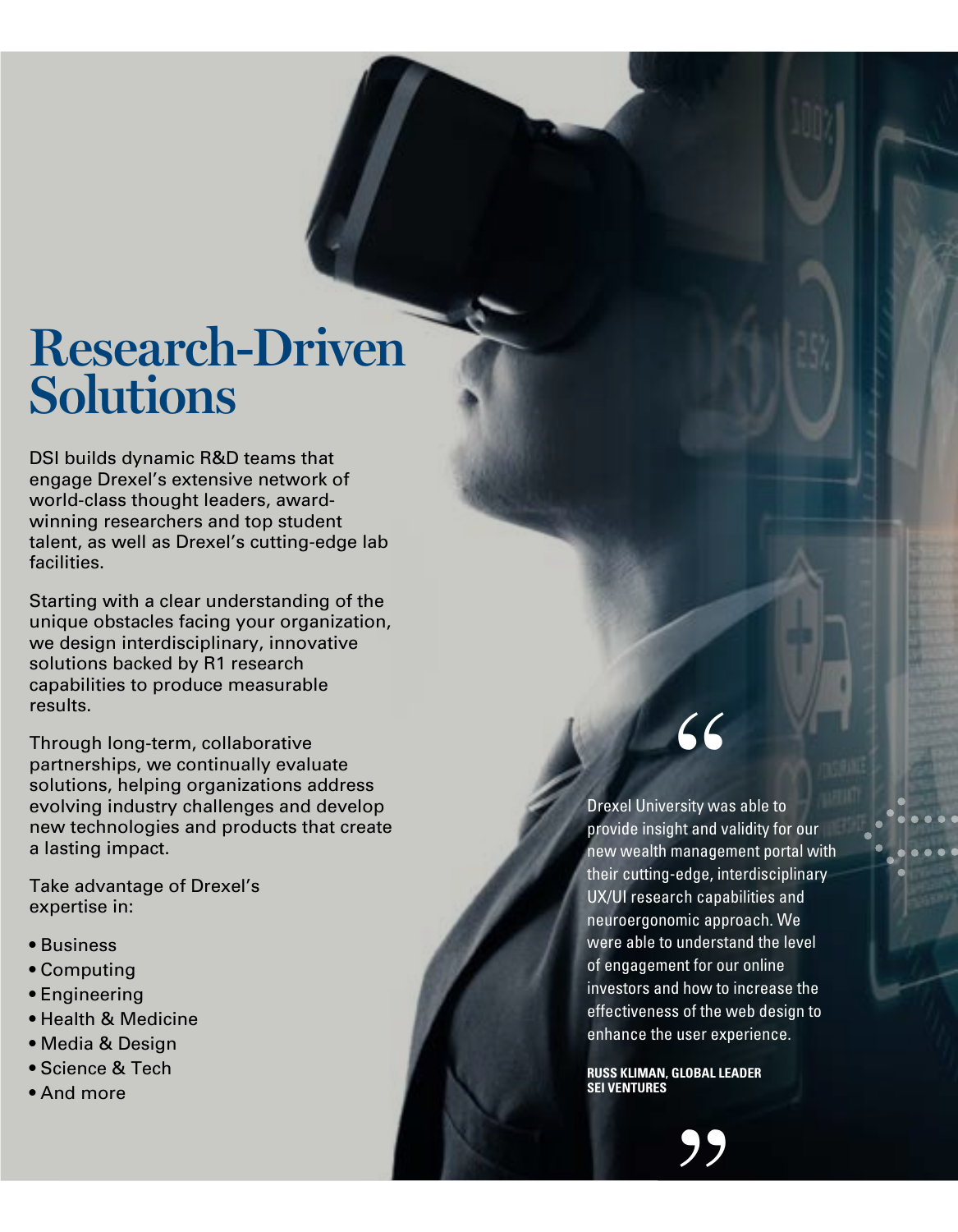

## **Enhanced Partnerships**

DSI offers unique engagement opportunities designed to build long-term, mutually beneficial relationships between your organization and Drexel University.

Customizable opportunities include:

**Corporate Partner of the Month:** Gain exclusive, indepth exposure to the Drexel community at-large through a series of on- and off-site, as well as virtual, engagement opportunities.

**Events:** Strengthen your organization's brand through impactful events, both oncampus and virtual, including panel discussions, workshops and more.

**Student Mentorship: Cultivate** future industry leaders by providing professional guidance and insight to Drexel Dragons.

The breadth of knowledge and background we witness from Drexel's students are unmatched, which is why Johnson & Johnson has prided itself on partnering so closely with Drexel University in finding top-tier talent.  $\begin{array}{c} \begin{array}{c} \begin{array}{\sqrt{2}} \\ \text{of know} \end{array} \end{array}$ 

**AMY ELLIXSON, VICE PRESIDENT FINANCE MEDICAL DEVICE SUPPLY CHAIN JOHNSON & JOHNSON**

95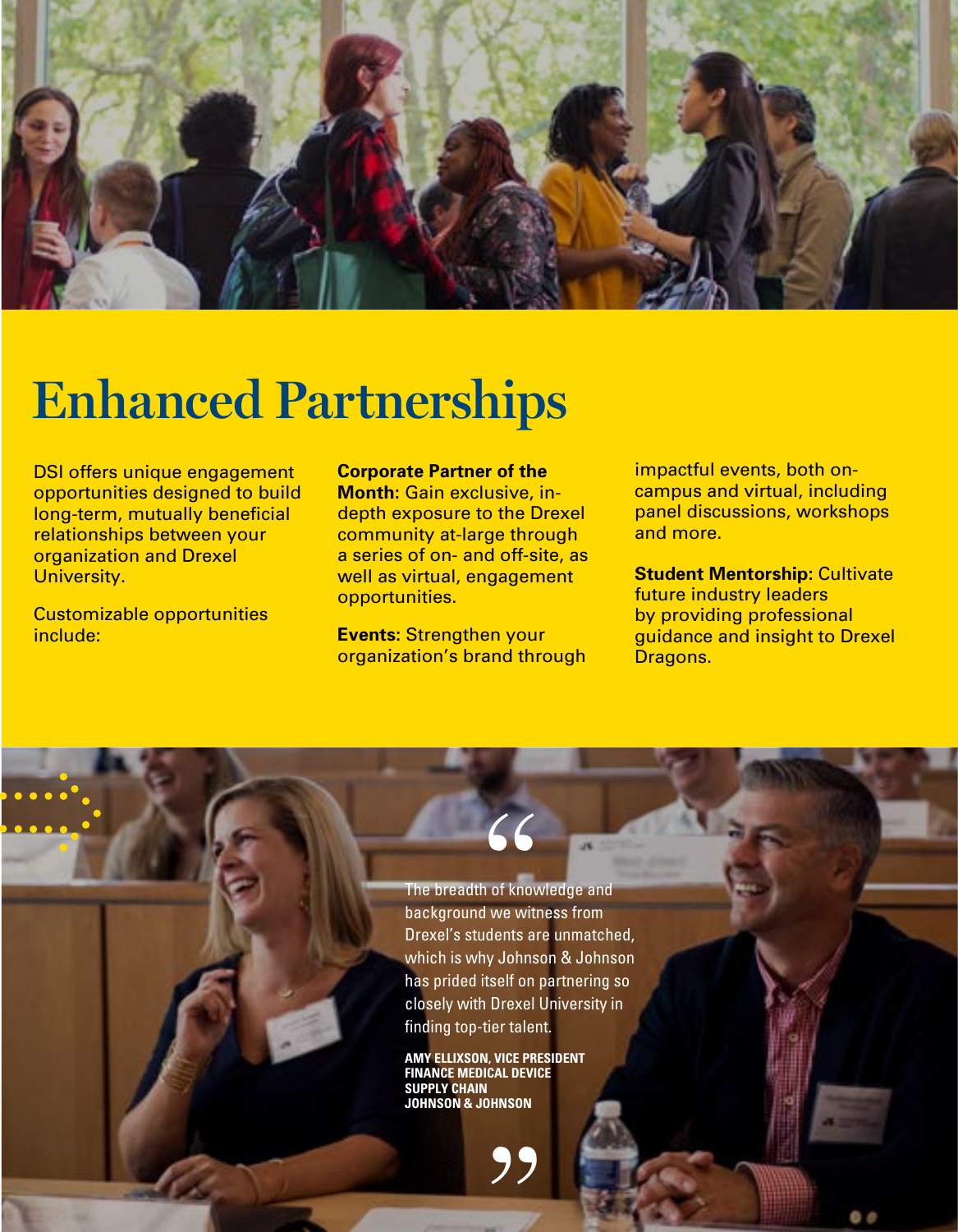# Great institutions *always educate for the future, and hence* play a role in what the future is to be.